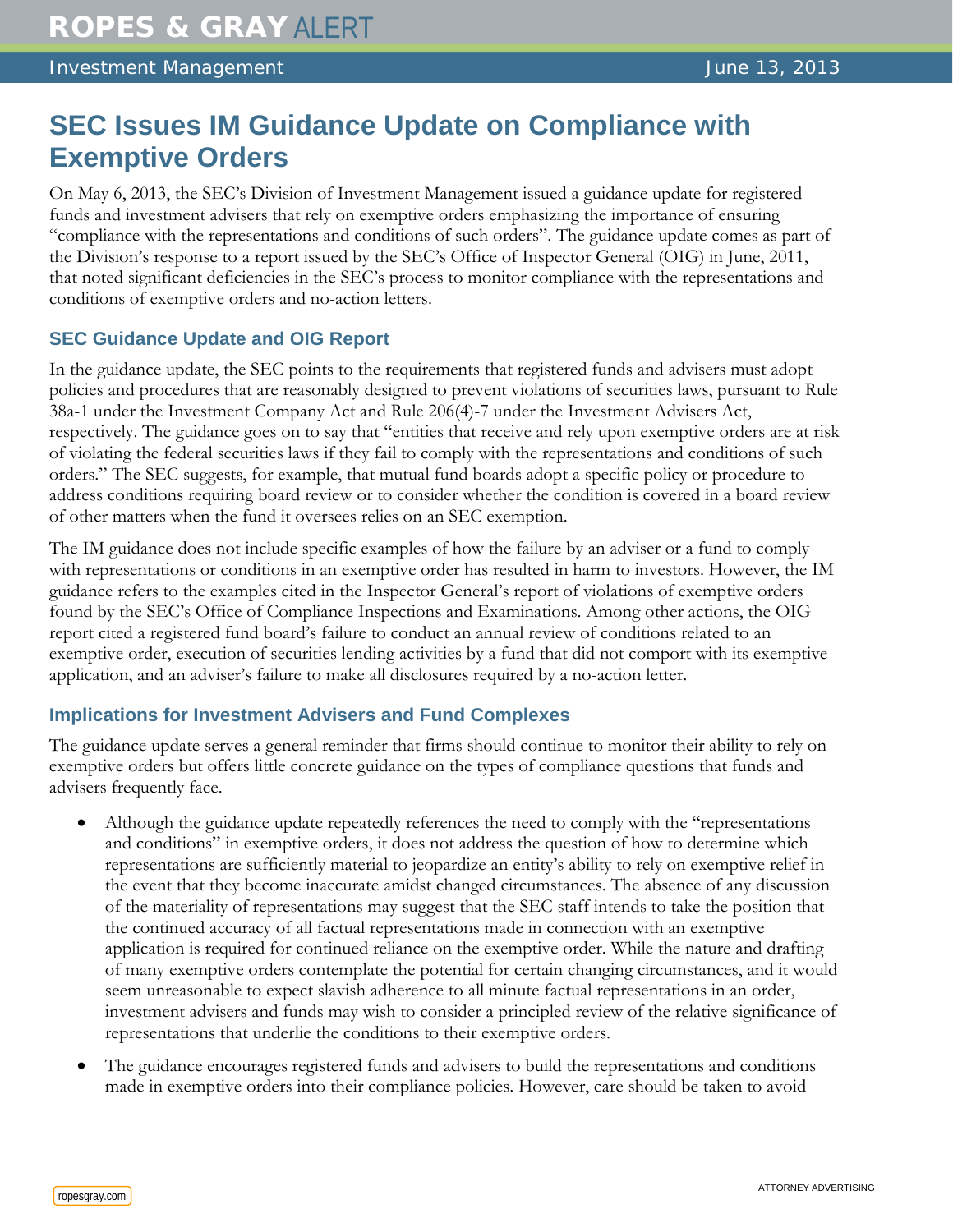inadvertently making conduct that is permitted even without an exemptive order into a violation of overbroad compliance policies.

- The guidance update makes clear that exemptive order compliance is likely to be a focus of upcoming SEC examinations. To the extent advisers and funds are conducting mock examinations or otherwise preparing for visits by regulators, they are encouraged to incorporate this topic into their preparations. For a full discussion of the SEC's exam priorities in 2013, including specific references to compliance with exemptive orders, see the Ropes & Gray Client Alert "SEC Announces 2013 [Examination Priorities for the Investment Management Industry"](http://www.ropesgray.com/files/upload/20130228_IM_Alert.pdf).
- Although the guidance update focuses on exemptive orders, funds and advisers may benefit from a similarly structured approach to mapping what no-action guidance they rely upon and how they meet the various criteria laid out in the relevant no-action letters.

To access the IM guidance update, [click here.](http://www.sec-oig.gov/Reports/AuditsInspections/2011/482.pdf) For a copy of the OIG Report, click here.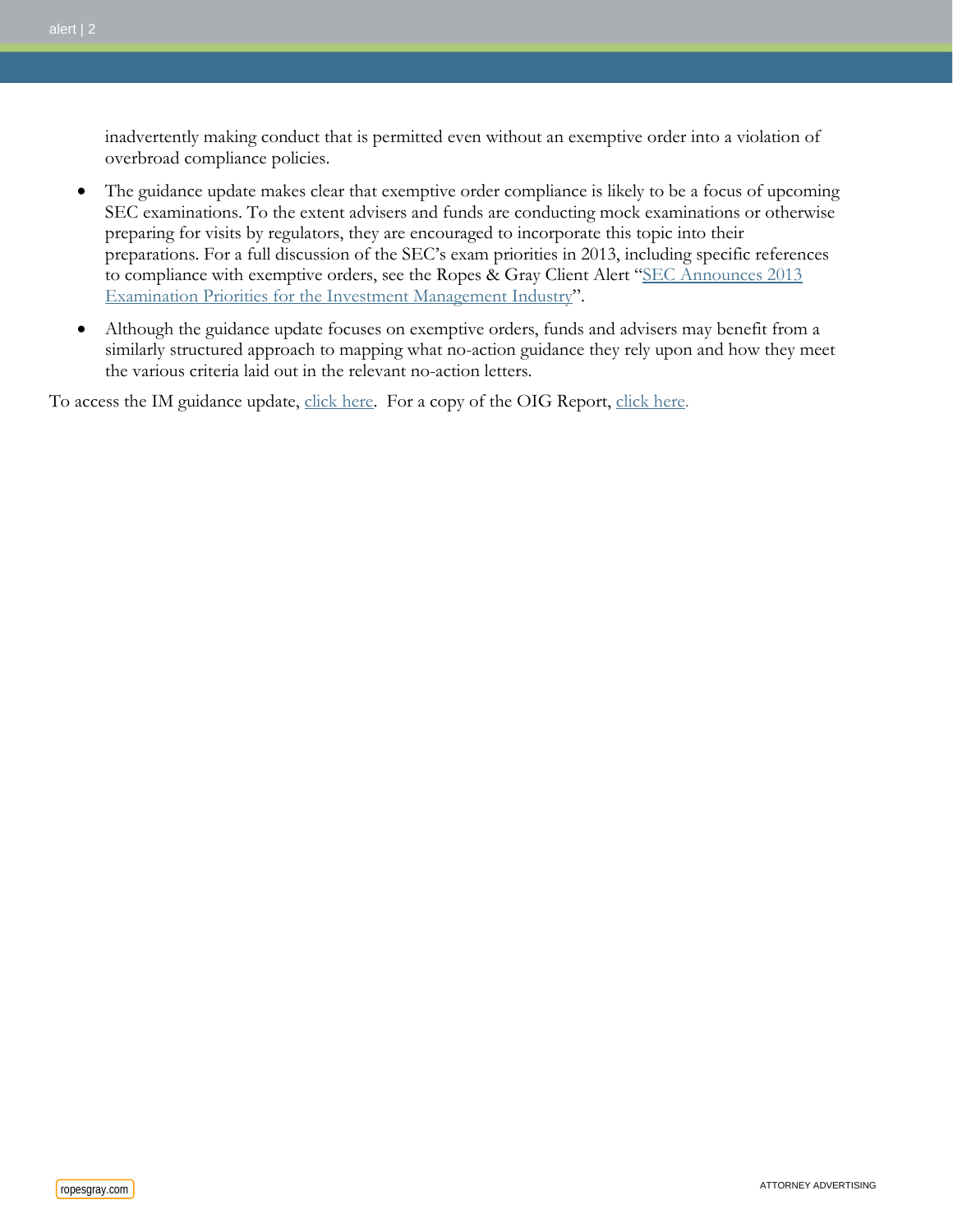If you would like to learn more about the developments discussed in this Alert, please contact the Ropes & Gray attorney with whom you regularly work or any member of the Ropes & Gray Investment Management group listed below.

**[Mark I. Bane](http://www.ropesgray.com/markbane/)** New York, NY +1 212 841 8808 [mark.bane@ropesgray.com](mailto:mark.bane@ropesgray.com)

**[Bryan Chegwidden](http://www.ropesgray.com/bryanchegwidden/)** New York, NY +1 212 497 3636 [bryan.chegwidden@ropesgray.com](mailto:bryan.chegwidden@ropesgray.com)

**[Timothy W. Diggins](http://www.ropesgray.com/timothydiggins/)** Boston, MA +1 617 951 7389 [timothy.diggins@ropesgray.com](mailto:timothy.diggins@ropesgray.com)

**[John C. Ertman](http://www.ropesgray.com/johnertman/)** New York, NY +1 212 841 0669 [john.ertman@ropesgray.com](mailto:john.ertman@ropesgray.com)

**[John W. Gerstmayr](http://www.ropesgray.com/johngerstmayr/)** Boston, MA +1 617 951 7393 [john.gerstmayr@ropesgray.com](mailto:john.gerstmayr@ropesgray.com)

**[Susan A. Johnston](http://www.ropesgray.com/susanjohnston/)** Boston, MA +1 617 951 7301 [susan.johnston@ropesgray.com](mailto:susan.johnston@ropesgray.com)

**[John M. Loder](http://www.ropesgray.com/johnloder/)** Boston, MA +1 617 951 7405 [john.loder@ropesgray.com](mailto:john.loder@ropesgray.com)

**[Brian D. McCabe](http://www.ropesgray.com/brianmccabe/)** Boston, MA +1 617 951 7801 [brian.mccabe@ropesgray.com](mailto:brian.mccabe@ropesgray.com)

#### **United States**

**[Jason E. Brown](http://www.ropesgray.com/jebrown/)** Boston, MA +1 617 951 7942 [jebrown@ropesgray.com](mailto:jebrown@ropesgray.com)

**[Sarah Davidoff](http://www.ropesgray.com/sarahdavidoff/)** New York, NY +1 212 596 9017 [sarah.davidoff@ropesgray.com](mailto:sarah.davidoff@ropesgray.com)

**[Michael G. Doherty](http://www.ropesgray.com/michaeldoherty/)** New York, NY +1 212 497 3612 [michael.doherty@ropesgray.com](mailto:michael.doherty@ropesgray.com)

**[Laurel FitzPatrick](http://www.ropesgray.com/laurelfitzpatrick/)** New York, NY +1 212 497 3610 [laurel.fitzpatrick@ropesgray.com](mailto:laurel.fitzpatrick@ropesgray.com)

**[Thomas R. Hiller](http://www.ropesgray.com/thomashiller/)** Boston, MA +1 617 951 7439 [thomas.hiller@ropesgray.com](mailto:thomas.hiller@ropesgray.com)

**[Jeffrey R. Katz](http://www.ropesgray.com/jeffreykatz/)** Boston, MA +1 617 951 7072 [jeffrey.katz@ropesgray.com](mailto:jeffrey.katz@ropesgray.com)

**[Richard D. Marshall](http://www.ropesgray.com/richardmarshall/)** New York, NY +1 212 596 9006 [richard.marshall@ropesgray.com](mailto:richard.marshall@ropesgray.com)

**[Stephen C. Moeller-Sally](http://www.ropesgray.com/stephenmoeller-sally/)** Boston, MA +1 617 951 7012 [ssally@ropesgray.com](mailto:ssally@ropesgray.com)

**[Rajib Chanda](http://www.ropesgray.com/rajibchanda/)** Washington, DC +1 202 508 4671 [rajib.chanda@ropesgray.com](mailto:rajib.chanda@ropesgray.com)

**[Gregory C. Davis](http://www.ropesgray.com/gregorydavis/)** San Francisco, CA +1 415 315 6327 [gregory.davis@ropesgray.com](mailto:gregory.davis@ropesgray.com)

**[John D. Donovan](http://www.ropesgray.com/johndonovan/)** Boston, MA +1 617 951 7566 [john.donovan@ropesgray.com](mailto:john.donovan@ropesgray.com)

**[Leigh R. Fraser](http://www.ropesgray.com/leighfraser/)** Boston, MA +1 617 951 7485 [leigh.fraser@ropesgray.com](mailto:leigh.fraser@ropesgray.com)

**[William D. Jewett](http://www.ropesgray.com/williamjewett/)** Boston, MA +1 617 951 7070 [william.jewett@ropesgray.com](mailto:william.jewett@ropesgray.com)

**[Christopher A. Klem](http://www.ropesgray.com/christopherklem/)** Boston, MA +1 617 951 7410 [christopher.klem@ropesgray.com](mailto:christopher.klem@ropesgray.com)

**[R. Hardin Matthews](http://www.ropesgray.com/hardinmatthews/)** Boston, MA +1 617 951 7259 [hardin.matthews@ropesgray.com](mailto:hardin.matthews@ropesgray.com)

**[Deborah A. Monson](http://www.ropesgray.com/deborahmonson/)** Chicago, IL +1 312 845 1225 [deborah.monson@ropesgray.com](mailto:deborah.monson@ropesgray.com)

ropesgray.com **ATTORNEY ADVERTISING** and the computation of the computation of the computation of the computation of the computation of the computation of the computation of the computation of the computation of the comput